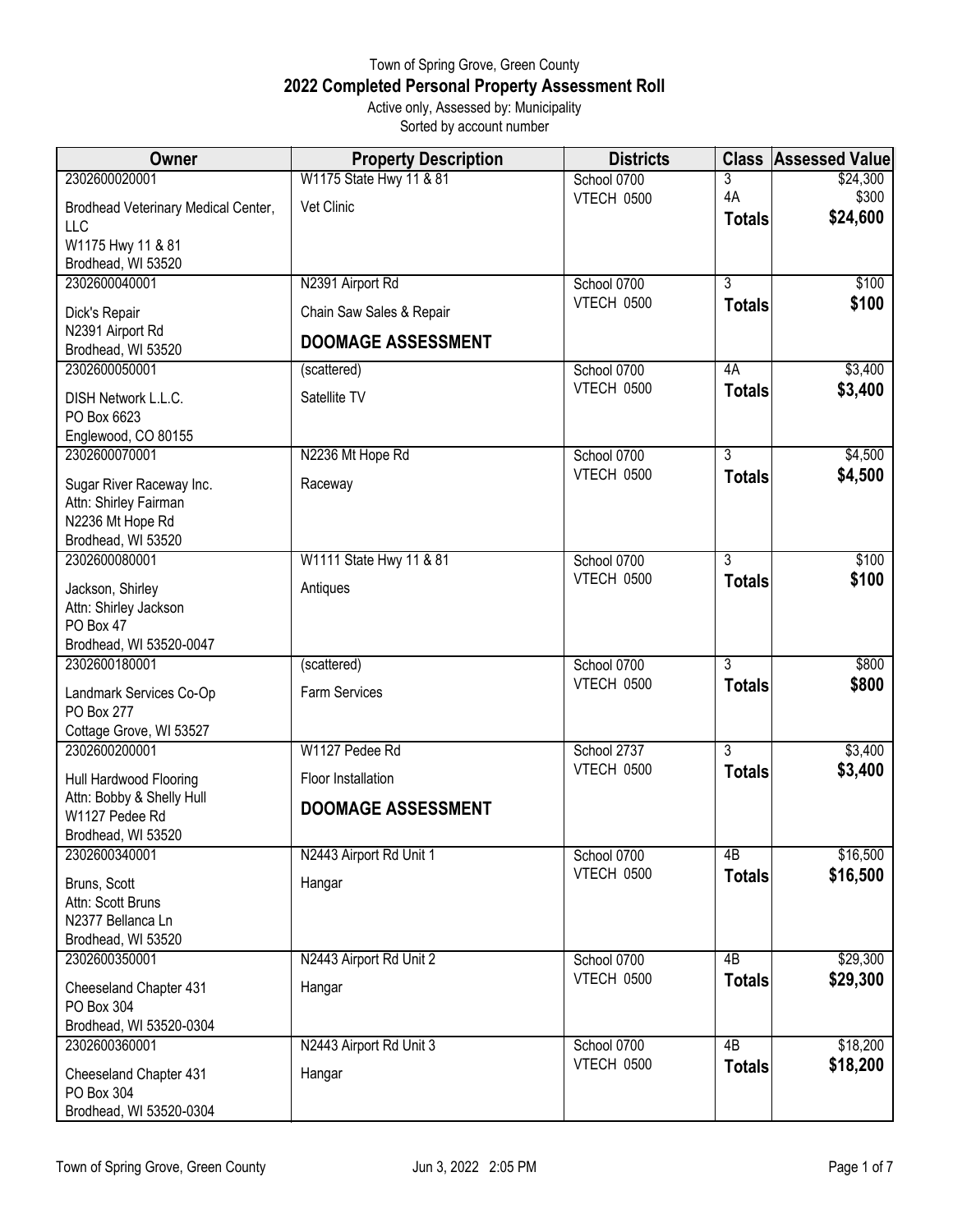| Owner                                 | <b>Property Description</b> | <b>Districts</b>          | <b>Class</b>    | <b>Assessed Value</b> |
|---------------------------------------|-----------------------------|---------------------------|-----------------|-----------------------|
| 2302600370001                         | N2443 Airport Rd Unit 4     | School 0700               | $\overline{AB}$ | \$6,500               |
| Cheeseland Chapter 431                | Hangar                      | VTECH 0500                | <b>Totals</b>   | \$6,500               |
| PO Box 304                            |                             |                           |                 |                       |
| Brodhead, WI 53520-0304               |                             |                           |                 |                       |
| 2302600380001                         | N2443 Airport Rd Unit 5     | School 0700               | $\overline{AB}$ | \$2,200               |
| Cheeseland Chapter 431                | Hangar                      | VTECH 0500                | <b>Totals</b>   | \$2,200               |
| PO Box 304                            |                             |                           |                 |                       |
| Brodhead, WI 53520-0304               |                             |                           |                 |                       |
| 2302600390001                         | N2443 Airport Rd Unit 6     | School 0700               | 4B              | \$17,000              |
| Endthoff, Wayne                       | Hangar                      | VTECH 0500                | <b>Totals</b>   | \$17,000              |
| Attn: Wayne and Sharon Endthoff       |                             |                           |                 |                       |
| 4206 W Beloit Newark Rd               |                             |                           |                 |                       |
| Beloit, WI 53511-8427                 |                             |                           |                 |                       |
| 2302600400001                         | N2443 Airport Rd Unit 7     | School 0700               | $\overline{AB}$ | \$13,500              |
| Weeden, Michael                       | Hangar                      | VTECH 0500                | <b>Totals</b>   | \$13,500              |
| Attn: Michael Weeden                  |                             |                           |                 |                       |
| N2439 Airport Rd                      |                             |                           |                 |                       |
| Brodhead, WI 53520                    |                             |                           |                 |                       |
| 2302600410001                         | N2443 Airport Rd Unit 8     | School 0700               | $\overline{AB}$ | \$16,500              |
| Woodford, John & Davis, Ted           | Hangar                      | VTECH 0500                | <b>Totals</b>   | \$16,500              |
| Attn: Ted Davis                       |                             |                           |                 |                       |
| 16117 Hafemann Rd                     |                             |                           |                 |                       |
| Brodhead, WI 53520-9628               |                             |                           |                 |                       |
| 2302600420001                         | N2443 Airport Rd Unit 9     | School 0700               | $\overline{AB}$ | \$1,500               |
| Smith, Simon                          | Hangar                      | VTECH 0500                | <b>Totals</b>   | \$1,500               |
| Attn: Simon Smith                     |                             |                           |                 |                       |
| 4932 W Brown Deer Ln                  |                             |                           |                 |                       |
| Janesville, WI 53548                  |                             |                           |                 |                       |
| 2302600430001                         | N2443 Airport Rd Unit 10    | School 0700               | $\overline{AB}$ | \$15,500              |
| Price, Chris; Bernedes, Jay; Hammond, | Hangar                      | VTECH 0500                | <b>Totals</b>   | \$15,500              |
| Jim                                   |                             |                           |                 |                       |
| 20950 Rennick Rd                      |                             |                           |                 |                       |
| Shullsburg, WI 53586                  |                             |                           |                 |                       |
| 2302600440001                         | N2443 Airport Rd Unit 11    | School 0700               | 4B              | \$15,500              |
| Terwee, Greg                          | Hangar                      | VTECH 0500                | <b>Totals</b>   | \$15,500              |
| Attn: Greg Terwee                     |                             |                           |                 |                       |
| 14033 Manhattan St                    |                             |                           |                 |                       |
| South Beloit, IL 61080                |                             |                           |                 |                       |
| 2302600450001                         | N2443 Airport Rd Unit 12    | School 0700<br>VTECH 0500 | 4B              | \$15,500<br>\$15,500  |
| Campbell, Donald                      | Hangar                      |                           | <b>Totals</b>   |                       |
| Attn: Donald Campbell                 |                             |                           |                 |                       |
| 1120 N Lake Shore Dr - Apt 5C         |                             |                           |                 |                       |
| Chicago, IL 60611<br>2302600460001    |                             | School 0700               | $\overline{AB}$ | \$15,500              |
|                                       | N2443 Airport Rd Unit 13    | VTECH 0500                |                 | \$15,500              |
| Anderson, Timothy                     | Hangar                      |                           | <b>Totals</b>   |                       |
| Attn: Timothy Anderson                |                             |                           |                 |                       |
| 1820 Mayfair Dr                       |                             |                           |                 |                       |
| Janesville, WI 53545                  |                             |                           |                 |                       |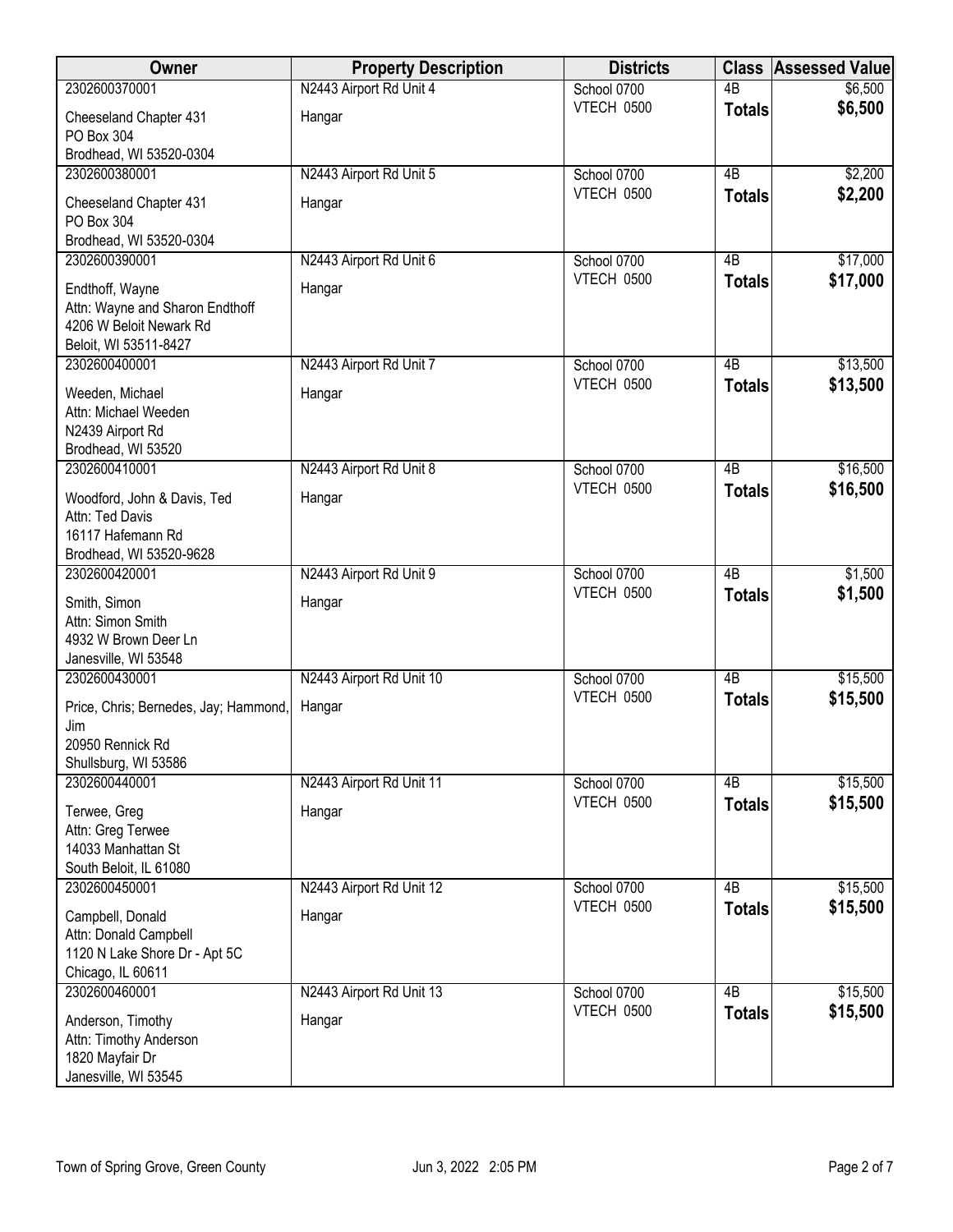| Owner                               | <b>Property Description</b> | <b>Districts</b> | <b>Class</b>    | <b>Assessed Value</b> |
|-------------------------------------|-----------------------------|------------------|-----------------|-----------------------|
| 2302600470001                       | N2443 Airport Rd Unit 14    | School 0700      | $\overline{AB}$ | \$15,500              |
| Skiles, Jeff                        | Hangar                      | VTECH 0500       | <b>Totals</b>   | \$15,500              |
| 855 Foxfield Rd                     |                             |                  |                 |                       |
| Oregon, WI 53575                    |                             |                  |                 |                       |
| 2302600480001                       | N2443 Airport Rd Unit 15    | School 0700      | $\overline{AB}$ | \$15,500              |
| Harmacinski, Larry                  | Hangar                      | VTECH 0500       | <b>Totals</b>   | \$15,500              |
| 2813 Deborah Dr                     |                             |                  |                 |                       |
| Punta Gorda, FL 33950               |                             |                  |                 |                       |
| 2302600490001                       | N2443 Airport Rd Unit 16    | School 0700      | 4B              | \$15,500              |
| Karner, Gary                        | Hangar                      | VTECH 0500       | <b>Totals</b>   | \$15,500              |
| Attn: Gary Karner                   |                             |                  |                 |                       |
| 3723 W 82 PI                        |                             |                  |                 |                       |
| Chicago, IL 60652                   |                             |                  |                 |                       |
| 2302600500001                       | N2443 Airport Rd Unit 17    | School 0700      | 4B              | \$15,500              |
| DiLoreto, Kerryann; Brownell, Josh; |                             | VTECH 0500       | <b>Totals</b>   | \$15,500              |
| Hamann James                        |                             |                  |                 |                       |
| Attn: Kerryann DiLoreto             |                             |                  |                 |                       |
| N2334 Stinson Dr                    |                             |                  |                 |                       |
| Brodhead, WI 53520                  |                             |                  |                 |                       |
| 2302600510001                       | N2443 Airport Rd Unit 18    | School 0700      | $\overline{AB}$ | \$15,500              |
| Karner, Joe                         | Hangar                      | VTECH 0500       | <b>Totals</b>   | \$15,500              |
| 302 Cascade Ln                      |                             |                  |                 |                       |
| Oswega, IL 60543                    |                             |                  |                 |                       |
| 2302600520001                       | N2443 Airport Rd Unit 19    | School 0700      | $\overline{AB}$ | \$15,500              |
| McMakin, Kent                       | Hangar                      | VTECH 0500       | <b>Totals</b>   | \$15,500              |
| Attn: Kent McMakin                  |                             |                  |                 |                       |
| 10003 Haas Rd                       |                             |                  |                 |                       |
| Rockton, IL 61072-9767              |                             |                  |                 |                       |
| 2302600530001                       | N2443 Airport Rd Unit 20    | School 0700      | 4B              | \$15,500              |
| McMakin, Kent                       | Hangar                      | VTECH 0500       | <b>Totals</b>   | \$15,500              |
| Attn: Kent McMakin                  |                             |                  |                 |                       |
| 10003 Hass Rd                       |                             |                  |                 |                       |
| Rockton, IL 61072                   |                             |                  |                 |                       |
| 2302600540001                       | N2443 Airport Rd Unit 21    | School 0700      | 4B              | \$15,500              |
| Williams, Mike                      | Hangar                      | VTECH 0500       | <b>Totals</b>   | \$15,500              |
| Attn: Mike Williams                 |                             |                  |                 |                       |
| 2267 Long Bow Chase                 |                             |                  |                 |                       |
| Kennesaw, GA 30144                  |                             |                  |                 |                       |
| 2302600550001                       | N2443 Airport Rd Unit 22    | School 0700      | 4B              | \$10,500              |
| Karlinsky, Denise Gerber            | Hangar                      | VTECH 0500       | <b>Totals</b>   | \$10,500              |
| Attn: Denise Gerber Karlinsky       |                             |                  |                 |                       |
| 2044 S 73rd St                      |                             |                  |                 |                       |
| Milwaukee, WI 53219                 |                             |                  |                 |                       |
| 2302600560001                       | N2443 Airport Rd Unit 23    | School 0700      | $\overline{AB}$ | \$15,500              |
| Badertscher, Phyllis                | Hangar                      | VTECH 0500       | <b>Totals</b>   | \$15,500              |
| Attn: Phyllis Badertscher           |                             |                  |                 |                       |
| W403 Rock Hill Rd                   |                             |                  |                 |                       |
| Brodhead, WI 53520                  |                             |                  |                 |                       |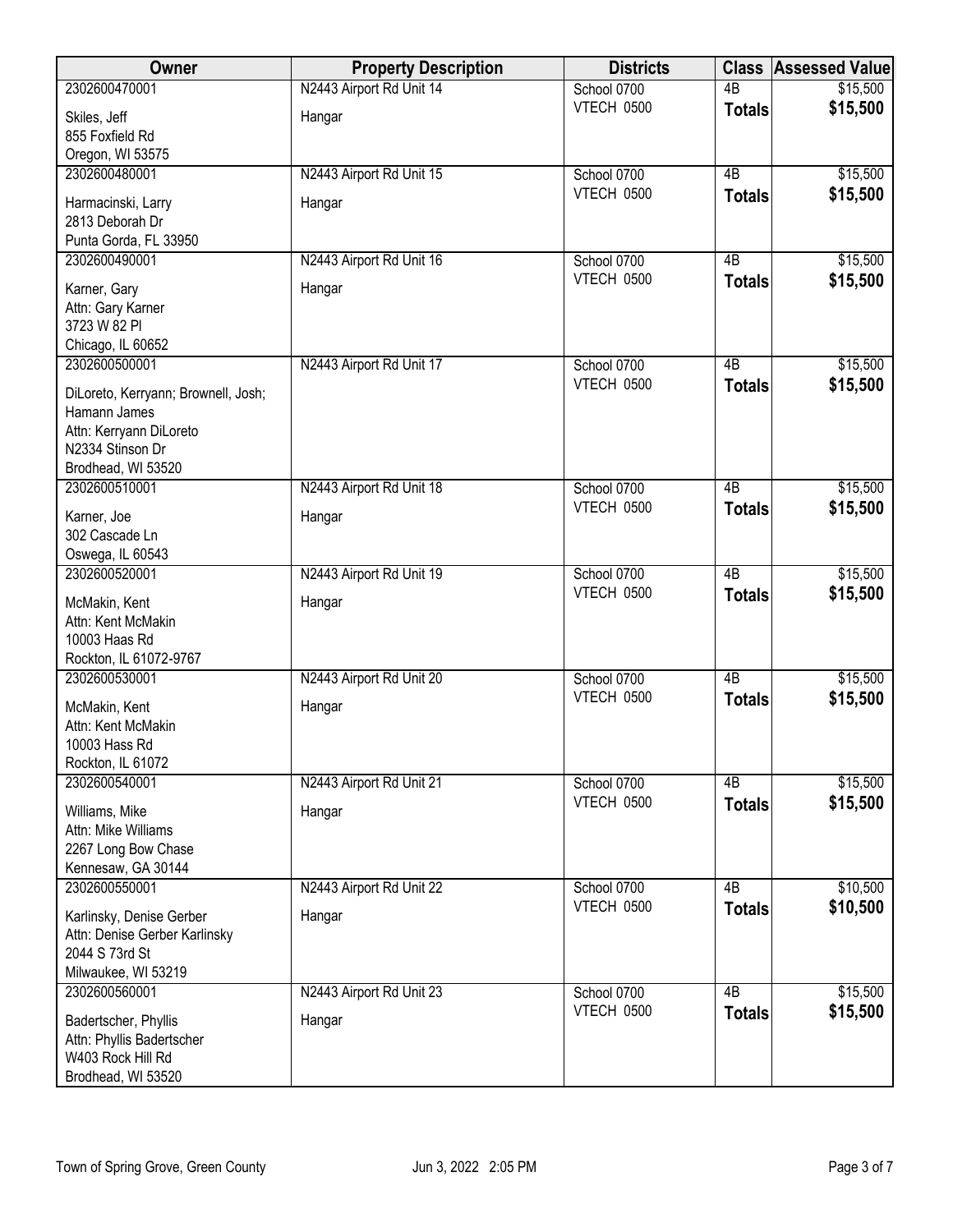| N2443 Airport Rd Unit 24<br>2302600570001<br>4B<br>School 0700<br>\$9,000<br>\$9,000<br>VTECH 0500<br><b>Totals</b><br>Hangar<br>Weber, William<br>Attn: William Weber<br>520 Malcove Ln<br>Brodhead, WI 53520<br>2302600580001<br>N2443 Airport Rd Unit 25<br>School 0700<br>4B<br>\$9,500<br><b>VTECH 0500</b><br>\$9,500<br><b>Totals</b><br>Henkelmann, Archie & David<br>Hangar<br>Attn: Archie & David Henkelmann<br>4654 N River Rd<br>Janesville, WI 53545<br>N2443 Airport Rd Unit 26<br>\$12,000<br>2302600590001<br>School 0700<br>4B<br>VTECH 0500<br>\$12,000<br><b>Totals</b><br>Smith, Simon<br>Hangar<br>Attn: Simon Smith<br>4932 W Brown Deer Ln<br>Janesville, WI 53548<br>2302600600001<br>N2443 Airport Rd Unit 27<br>School 0700<br>$\overline{AB}$<br>\$15,500<br>VTECH 0500<br>\$15,500<br><b>Totals</b><br>Smith, James<br>Hangar<br>Attn: James Smith<br>2980 Dunmore St<br>Madison, WI 53711<br>\$8,000<br>2302600610001<br>N2443 Airport Rd Unit 28<br>School 0700<br>$\overline{AB}$<br><b>VTECH 0500</b><br>\$8,000<br><b>Totals</b><br>Strommen, Kurt<br>Hangar<br>PO Box 282<br>Broadhead, WI 53520-0282<br>\$9,500<br>2302600620001<br>N2443 Airport Rd Unit 29<br>School 0700<br>4B<br>\$9,500<br>VTECH 0500<br><b>Totals</b><br>Fink, Jeffrey<br>Hangar<br>Attn: Jeffrey Fink<br>4623 Bedforshire Dr<br>Loves Park, IL 61111<br>$\overline{AB}$<br>2302600630001<br>N2443 Airport Rd Unit 30<br>School 0700<br>\$15,000<br>VTECH 0500<br>\$15,000<br><b>Totals</b><br>Hangar<br>Aryes, Jason<br>Attn: Jason Ayres<br>948 Persian Garden<br>San Antonio, TX 78260-6658<br>2302600640001<br>N2443 Airport Rd Unit 31<br>\$14,000<br>School 0700<br>4B<br>VTECH 0500<br>\$14,000<br><b>Totals</b><br>Zigmont, Dave<br>Hangar<br>Attn: Dave Zigmont<br>PO Box 292<br>Brodhead, WI 53520<br>2302600650001<br>N2443 Airport Rd Unit 32<br>\$22,000<br>School 0700<br>4 <sub>B</sub><br>VTECH 0500<br>\$22,000<br><b>Totals</b><br>Hangar<br>Law, Brian W<br>PO Box 382<br>Brodhead, WI 53520<br>2302600660001<br>N2443 Airport Rd Unit 33<br>$\overline{AB}$<br>\$17,500<br>School 0700<br><b>VTECH 0500</b><br>\$17,500<br><b>Totals</b><br>Anderson, Timothy H<br>Hangar<br>Attn: Timothy H Anderson<br>1820 Mayfair Dr | Owner                | <b>Property Description</b> | <b>Districts</b> | <b>Class</b> | Assessed Value |
|--------------------------------------------------------------------------------------------------------------------------------------------------------------------------------------------------------------------------------------------------------------------------------------------------------------------------------------------------------------------------------------------------------------------------------------------------------------------------------------------------------------------------------------------------------------------------------------------------------------------------------------------------------------------------------------------------------------------------------------------------------------------------------------------------------------------------------------------------------------------------------------------------------------------------------------------------------------------------------------------------------------------------------------------------------------------------------------------------------------------------------------------------------------------------------------------------------------------------------------------------------------------------------------------------------------------------------------------------------------------------------------------------------------------------------------------------------------------------------------------------------------------------------------------------------------------------------------------------------------------------------------------------------------------------------------------------------------------------------------------------------------------------------------------------------------------------------------------------------------------------------------------------------------------------------------------------------------------------------------------------------------------------------------------------------------------------------------------------------------------------------------------------------------------------------------------------------------------------------------------------------|----------------------|-----------------------------|------------------|--------------|----------------|
|                                                                                                                                                                                                                                                                                                                                                                                                                                                                                                                                                                                                                                                                                                                                                                                                                                                                                                                                                                                                                                                                                                                                                                                                                                                                                                                                                                                                                                                                                                                                                                                                                                                                                                                                                                                                                                                                                                                                                                                                                                                                                                                                                                                                                                                        |                      |                             |                  |              |                |
|                                                                                                                                                                                                                                                                                                                                                                                                                                                                                                                                                                                                                                                                                                                                                                                                                                                                                                                                                                                                                                                                                                                                                                                                                                                                                                                                                                                                                                                                                                                                                                                                                                                                                                                                                                                                                                                                                                                                                                                                                                                                                                                                                                                                                                                        |                      |                             |                  |              |                |
|                                                                                                                                                                                                                                                                                                                                                                                                                                                                                                                                                                                                                                                                                                                                                                                                                                                                                                                                                                                                                                                                                                                                                                                                                                                                                                                                                                                                                                                                                                                                                                                                                                                                                                                                                                                                                                                                                                                                                                                                                                                                                                                                                                                                                                                        |                      |                             |                  |              |                |
|                                                                                                                                                                                                                                                                                                                                                                                                                                                                                                                                                                                                                                                                                                                                                                                                                                                                                                                                                                                                                                                                                                                                                                                                                                                                                                                                                                                                                                                                                                                                                                                                                                                                                                                                                                                                                                                                                                                                                                                                                                                                                                                                                                                                                                                        |                      |                             |                  |              |                |
|                                                                                                                                                                                                                                                                                                                                                                                                                                                                                                                                                                                                                                                                                                                                                                                                                                                                                                                                                                                                                                                                                                                                                                                                                                                                                                                                                                                                                                                                                                                                                                                                                                                                                                                                                                                                                                                                                                                                                                                                                                                                                                                                                                                                                                                        |                      |                             |                  |              |                |
|                                                                                                                                                                                                                                                                                                                                                                                                                                                                                                                                                                                                                                                                                                                                                                                                                                                                                                                                                                                                                                                                                                                                                                                                                                                                                                                                                                                                                                                                                                                                                                                                                                                                                                                                                                                                                                                                                                                                                                                                                                                                                                                                                                                                                                                        |                      |                             |                  |              |                |
|                                                                                                                                                                                                                                                                                                                                                                                                                                                                                                                                                                                                                                                                                                                                                                                                                                                                                                                                                                                                                                                                                                                                                                                                                                                                                                                                                                                                                                                                                                                                                                                                                                                                                                                                                                                                                                                                                                                                                                                                                                                                                                                                                                                                                                                        |                      |                             |                  |              |                |
|                                                                                                                                                                                                                                                                                                                                                                                                                                                                                                                                                                                                                                                                                                                                                                                                                                                                                                                                                                                                                                                                                                                                                                                                                                                                                                                                                                                                                                                                                                                                                                                                                                                                                                                                                                                                                                                                                                                                                                                                                                                                                                                                                                                                                                                        |                      |                             |                  |              |                |
|                                                                                                                                                                                                                                                                                                                                                                                                                                                                                                                                                                                                                                                                                                                                                                                                                                                                                                                                                                                                                                                                                                                                                                                                                                                                                                                                                                                                                                                                                                                                                                                                                                                                                                                                                                                                                                                                                                                                                                                                                                                                                                                                                                                                                                                        |                      |                             |                  |              |                |
|                                                                                                                                                                                                                                                                                                                                                                                                                                                                                                                                                                                                                                                                                                                                                                                                                                                                                                                                                                                                                                                                                                                                                                                                                                                                                                                                                                                                                                                                                                                                                                                                                                                                                                                                                                                                                                                                                                                                                                                                                                                                                                                                                                                                                                                        |                      |                             |                  |              |                |
|                                                                                                                                                                                                                                                                                                                                                                                                                                                                                                                                                                                                                                                                                                                                                                                                                                                                                                                                                                                                                                                                                                                                                                                                                                                                                                                                                                                                                                                                                                                                                                                                                                                                                                                                                                                                                                                                                                                                                                                                                                                                                                                                                                                                                                                        |                      |                             |                  |              |                |
|                                                                                                                                                                                                                                                                                                                                                                                                                                                                                                                                                                                                                                                                                                                                                                                                                                                                                                                                                                                                                                                                                                                                                                                                                                                                                                                                                                                                                                                                                                                                                                                                                                                                                                                                                                                                                                                                                                                                                                                                                                                                                                                                                                                                                                                        |                      |                             |                  |              |                |
|                                                                                                                                                                                                                                                                                                                                                                                                                                                                                                                                                                                                                                                                                                                                                                                                                                                                                                                                                                                                                                                                                                                                                                                                                                                                                                                                                                                                                                                                                                                                                                                                                                                                                                                                                                                                                                                                                                                                                                                                                                                                                                                                                                                                                                                        |                      |                             |                  |              |                |
|                                                                                                                                                                                                                                                                                                                                                                                                                                                                                                                                                                                                                                                                                                                                                                                                                                                                                                                                                                                                                                                                                                                                                                                                                                                                                                                                                                                                                                                                                                                                                                                                                                                                                                                                                                                                                                                                                                                                                                                                                                                                                                                                                                                                                                                        |                      |                             |                  |              |                |
|                                                                                                                                                                                                                                                                                                                                                                                                                                                                                                                                                                                                                                                                                                                                                                                                                                                                                                                                                                                                                                                                                                                                                                                                                                                                                                                                                                                                                                                                                                                                                                                                                                                                                                                                                                                                                                                                                                                                                                                                                                                                                                                                                                                                                                                        |                      |                             |                  |              |                |
|                                                                                                                                                                                                                                                                                                                                                                                                                                                                                                                                                                                                                                                                                                                                                                                                                                                                                                                                                                                                                                                                                                                                                                                                                                                                                                                                                                                                                                                                                                                                                                                                                                                                                                                                                                                                                                                                                                                                                                                                                                                                                                                                                                                                                                                        |                      |                             |                  |              |                |
|                                                                                                                                                                                                                                                                                                                                                                                                                                                                                                                                                                                                                                                                                                                                                                                                                                                                                                                                                                                                                                                                                                                                                                                                                                                                                                                                                                                                                                                                                                                                                                                                                                                                                                                                                                                                                                                                                                                                                                                                                                                                                                                                                                                                                                                        |                      |                             |                  |              |                |
|                                                                                                                                                                                                                                                                                                                                                                                                                                                                                                                                                                                                                                                                                                                                                                                                                                                                                                                                                                                                                                                                                                                                                                                                                                                                                                                                                                                                                                                                                                                                                                                                                                                                                                                                                                                                                                                                                                                                                                                                                                                                                                                                                                                                                                                        |                      |                             |                  |              |                |
|                                                                                                                                                                                                                                                                                                                                                                                                                                                                                                                                                                                                                                                                                                                                                                                                                                                                                                                                                                                                                                                                                                                                                                                                                                                                                                                                                                                                                                                                                                                                                                                                                                                                                                                                                                                                                                                                                                                                                                                                                                                                                                                                                                                                                                                        |                      |                             |                  |              |                |
|                                                                                                                                                                                                                                                                                                                                                                                                                                                                                                                                                                                                                                                                                                                                                                                                                                                                                                                                                                                                                                                                                                                                                                                                                                                                                                                                                                                                                                                                                                                                                                                                                                                                                                                                                                                                                                                                                                                                                                                                                                                                                                                                                                                                                                                        |                      |                             |                  |              |                |
|                                                                                                                                                                                                                                                                                                                                                                                                                                                                                                                                                                                                                                                                                                                                                                                                                                                                                                                                                                                                                                                                                                                                                                                                                                                                                                                                                                                                                                                                                                                                                                                                                                                                                                                                                                                                                                                                                                                                                                                                                                                                                                                                                                                                                                                        |                      |                             |                  |              |                |
|                                                                                                                                                                                                                                                                                                                                                                                                                                                                                                                                                                                                                                                                                                                                                                                                                                                                                                                                                                                                                                                                                                                                                                                                                                                                                                                                                                                                                                                                                                                                                                                                                                                                                                                                                                                                                                                                                                                                                                                                                                                                                                                                                                                                                                                        |                      |                             |                  |              |                |
|                                                                                                                                                                                                                                                                                                                                                                                                                                                                                                                                                                                                                                                                                                                                                                                                                                                                                                                                                                                                                                                                                                                                                                                                                                                                                                                                                                                                                                                                                                                                                                                                                                                                                                                                                                                                                                                                                                                                                                                                                                                                                                                                                                                                                                                        |                      |                             |                  |              |                |
|                                                                                                                                                                                                                                                                                                                                                                                                                                                                                                                                                                                                                                                                                                                                                                                                                                                                                                                                                                                                                                                                                                                                                                                                                                                                                                                                                                                                                                                                                                                                                                                                                                                                                                                                                                                                                                                                                                                                                                                                                                                                                                                                                                                                                                                        |                      |                             |                  |              |                |
|                                                                                                                                                                                                                                                                                                                                                                                                                                                                                                                                                                                                                                                                                                                                                                                                                                                                                                                                                                                                                                                                                                                                                                                                                                                                                                                                                                                                                                                                                                                                                                                                                                                                                                                                                                                                                                                                                                                                                                                                                                                                                                                                                                                                                                                        |                      |                             |                  |              |                |
|                                                                                                                                                                                                                                                                                                                                                                                                                                                                                                                                                                                                                                                                                                                                                                                                                                                                                                                                                                                                                                                                                                                                                                                                                                                                                                                                                                                                                                                                                                                                                                                                                                                                                                                                                                                                                                                                                                                                                                                                                                                                                                                                                                                                                                                        |                      |                             |                  |              |                |
|                                                                                                                                                                                                                                                                                                                                                                                                                                                                                                                                                                                                                                                                                                                                                                                                                                                                                                                                                                                                                                                                                                                                                                                                                                                                                                                                                                                                                                                                                                                                                                                                                                                                                                                                                                                                                                                                                                                                                                                                                                                                                                                                                                                                                                                        |                      |                             |                  |              |                |
|                                                                                                                                                                                                                                                                                                                                                                                                                                                                                                                                                                                                                                                                                                                                                                                                                                                                                                                                                                                                                                                                                                                                                                                                                                                                                                                                                                                                                                                                                                                                                                                                                                                                                                                                                                                                                                                                                                                                                                                                                                                                                                                                                                                                                                                        |                      |                             |                  |              |                |
|                                                                                                                                                                                                                                                                                                                                                                                                                                                                                                                                                                                                                                                                                                                                                                                                                                                                                                                                                                                                                                                                                                                                                                                                                                                                                                                                                                                                                                                                                                                                                                                                                                                                                                                                                                                                                                                                                                                                                                                                                                                                                                                                                                                                                                                        |                      |                             |                  |              |                |
|                                                                                                                                                                                                                                                                                                                                                                                                                                                                                                                                                                                                                                                                                                                                                                                                                                                                                                                                                                                                                                                                                                                                                                                                                                                                                                                                                                                                                                                                                                                                                                                                                                                                                                                                                                                                                                                                                                                                                                                                                                                                                                                                                                                                                                                        |                      |                             |                  |              |                |
|                                                                                                                                                                                                                                                                                                                                                                                                                                                                                                                                                                                                                                                                                                                                                                                                                                                                                                                                                                                                                                                                                                                                                                                                                                                                                                                                                                                                                                                                                                                                                                                                                                                                                                                                                                                                                                                                                                                                                                                                                                                                                                                                                                                                                                                        |                      |                             |                  |              |                |
|                                                                                                                                                                                                                                                                                                                                                                                                                                                                                                                                                                                                                                                                                                                                                                                                                                                                                                                                                                                                                                                                                                                                                                                                                                                                                                                                                                                                                                                                                                                                                                                                                                                                                                                                                                                                                                                                                                                                                                                                                                                                                                                                                                                                                                                        |                      |                             |                  |              |                |
|                                                                                                                                                                                                                                                                                                                                                                                                                                                                                                                                                                                                                                                                                                                                                                                                                                                                                                                                                                                                                                                                                                                                                                                                                                                                                                                                                                                                                                                                                                                                                                                                                                                                                                                                                                                                                                                                                                                                                                                                                                                                                                                                                                                                                                                        |                      |                             |                  |              |                |
|                                                                                                                                                                                                                                                                                                                                                                                                                                                                                                                                                                                                                                                                                                                                                                                                                                                                                                                                                                                                                                                                                                                                                                                                                                                                                                                                                                                                                                                                                                                                                                                                                                                                                                                                                                                                                                                                                                                                                                                                                                                                                                                                                                                                                                                        |                      |                             |                  |              |                |
|                                                                                                                                                                                                                                                                                                                                                                                                                                                                                                                                                                                                                                                                                                                                                                                                                                                                                                                                                                                                                                                                                                                                                                                                                                                                                                                                                                                                                                                                                                                                                                                                                                                                                                                                                                                                                                                                                                                                                                                                                                                                                                                                                                                                                                                        |                      |                             |                  |              |                |
|                                                                                                                                                                                                                                                                                                                                                                                                                                                                                                                                                                                                                                                                                                                                                                                                                                                                                                                                                                                                                                                                                                                                                                                                                                                                                                                                                                                                                                                                                                                                                                                                                                                                                                                                                                                                                                                                                                                                                                                                                                                                                                                                                                                                                                                        |                      |                             |                  |              |                |
|                                                                                                                                                                                                                                                                                                                                                                                                                                                                                                                                                                                                                                                                                                                                                                                                                                                                                                                                                                                                                                                                                                                                                                                                                                                                                                                                                                                                                                                                                                                                                                                                                                                                                                                                                                                                                                                                                                                                                                                                                                                                                                                                                                                                                                                        |                      |                             |                  |              |                |
|                                                                                                                                                                                                                                                                                                                                                                                                                                                                                                                                                                                                                                                                                                                                                                                                                                                                                                                                                                                                                                                                                                                                                                                                                                                                                                                                                                                                                                                                                                                                                                                                                                                                                                                                                                                                                                                                                                                                                                                                                                                                                                                                                                                                                                                        |                      |                             |                  |              |                |
|                                                                                                                                                                                                                                                                                                                                                                                                                                                                                                                                                                                                                                                                                                                                                                                                                                                                                                                                                                                                                                                                                                                                                                                                                                                                                                                                                                                                                                                                                                                                                                                                                                                                                                                                                                                                                                                                                                                                                                                                                                                                                                                                                                                                                                                        |                      |                             |                  |              |                |
|                                                                                                                                                                                                                                                                                                                                                                                                                                                                                                                                                                                                                                                                                                                                                                                                                                                                                                                                                                                                                                                                                                                                                                                                                                                                                                                                                                                                                                                                                                                                                                                                                                                                                                                                                                                                                                                                                                                                                                                                                                                                                                                                                                                                                                                        |                      |                             |                  |              |                |
|                                                                                                                                                                                                                                                                                                                                                                                                                                                                                                                                                                                                                                                                                                                                                                                                                                                                                                                                                                                                                                                                                                                                                                                                                                                                                                                                                                                                                                                                                                                                                                                                                                                                                                                                                                                                                                                                                                                                                                                                                                                                                                                                                                                                                                                        |                      |                             |                  |              |                |
|                                                                                                                                                                                                                                                                                                                                                                                                                                                                                                                                                                                                                                                                                                                                                                                                                                                                                                                                                                                                                                                                                                                                                                                                                                                                                                                                                                                                                                                                                                                                                                                                                                                                                                                                                                                                                                                                                                                                                                                                                                                                                                                                                                                                                                                        |                      |                             |                  |              |                |
|                                                                                                                                                                                                                                                                                                                                                                                                                                                                                                                                                                                                                                                                                                                                                                                                                                                                                                                                                                                                                                                                                                                                                                                                                                                                                                                                                                                                                                                                                                                                                                                                                                                                                                                                                                                                                                                                                                                                                                                                                                                                                                                                                                                                                                                        |                      |                             |                  |              |                |
|                                                                                                                                                                                                                                                                                                                                                                                                                                                                                                                                                                                                                                                                                                                                                                                                                                                                                                                                                                                                                                                                                                                                                                                                                                                                                                                                                                                                                                                                                                                                                                                                                                                                                                                                                                                                                                                                                                                                                                                                                                                                                                                                                                                                                                                        |                      |                             |                  |              |                |
|                                                                                                                                                                                                                                                                                                                                                                                                                                                                                                                                                                                                                                                                                                                                                                                                                                                                                                                                                                                                                                                                                                                                                                                                                                                                                                                                                                                                                                                                                                                                                                                                                                                                                                                                                                                                                                                                                                                                                                                                                                                                                                                                                                                                                                                        |                      |                             |                  |              |                |
|                                                                                                                                                                                                                                                                                                                                                                                                                                                                                                                                                                                                                                                                                                                                                                                                                                                                                                                                                                                                                                                                                                                                                                                                                                                                                                                                                                                                                                                                                                                                                                                                                                                                                                                                                                                                                                                                                                                                                                                                                                                                                                                                                                                                                                                        |                      |                             |                  |              |                |
|                                                                                                                                                                                                                                                                                                                                                                                                                                                                                                                                                                                                                                                                                                                                                                                                                                                                                                                                                                                                                                                                                                                                                                                                                                                                                                                                                                                                                                                                                                                                                                                                                                                                                                                                                                                                                                                                                                                                                                                                                                                                                                                                                                                                                                                        |                      |                             |                  |              |                |
|                                                                                                                                                                                                                                                                                                                                                                                                                                                                                                                                                                                                                                                                                                                                                                                                                                                                                                                                                                                                                                                                                                                                                                                                                                                                                                                                                                                                                                                                                                                                                                                                                                                                                                                                                                                                                                                                                                                                                                                                                                                                                                                                                                                                                                                        | Janesville, WI 53545 |                             |                  |              |                |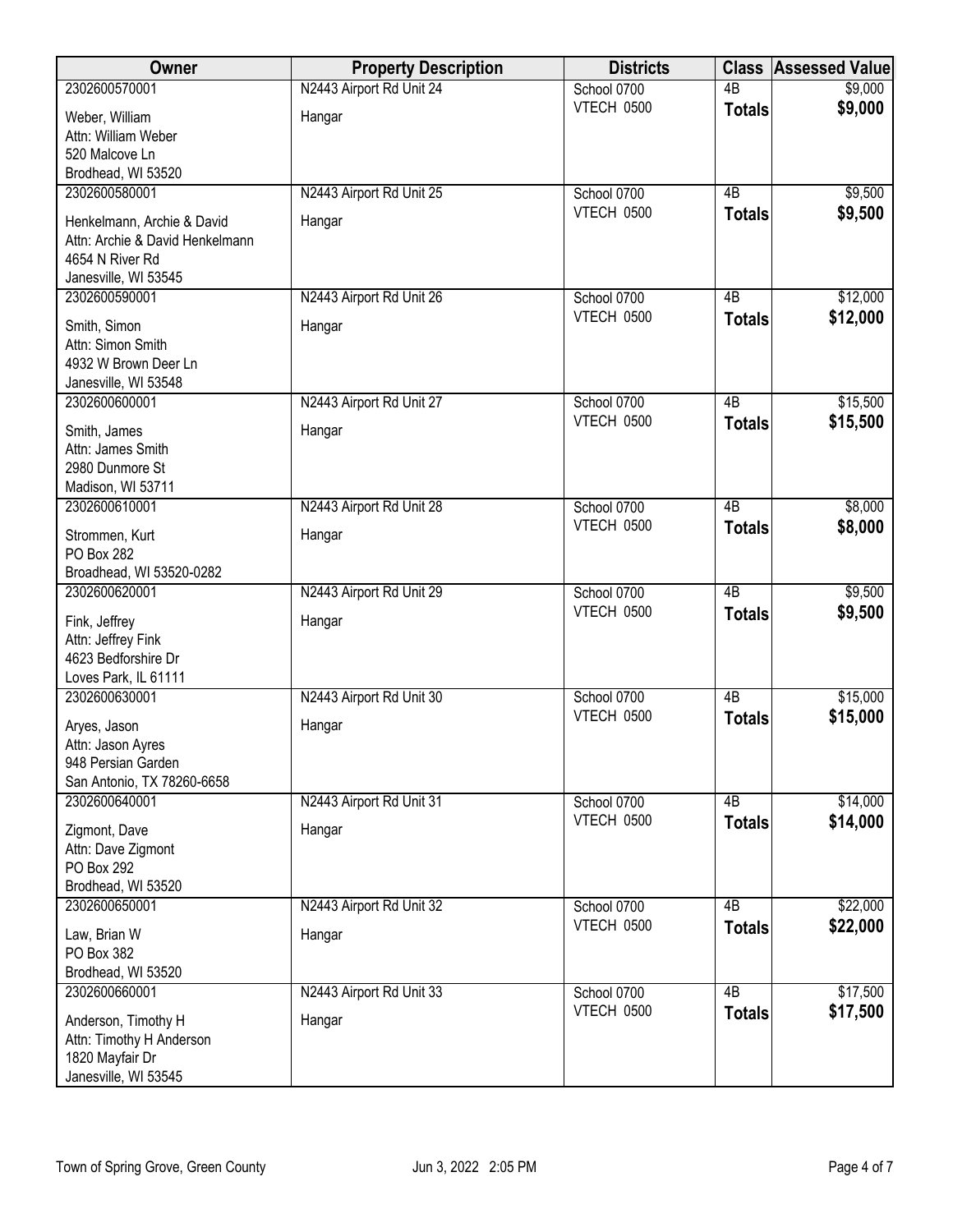| Owner                                                                                             | <b>Property Description</b> | <b>Districts</b>          |                 | <b>Class Assessed Value</b> |
|---------------------------------------------------------------------------------------------------|-----------------------------|---------------------------|-----------------|-----------------------------|
| 2302600670001                                                                                     | N2443 Airport Rd Unit 34    | School 0700               | 4B              | \$15,000                    |
| Carroll, Daniel<br>Attn: Daniel Carroll<br>21611 Ed Dr<br>Magnolia, TX 77355                      | Hangar                      | <b>VTECH 0500</b>         | <b>Totals</b>   | \$15,000                    |
| 2302600680001                                                                                     | N2443 Airport Rd Unit 35    | School 0700               | 4B              | \$15,500                    |
| Smith, Simon<br>Attn: Simon Smith<br>4932 W Brown Deer Ln<br>Janesville, WI 53548                 | Hangar                      | VTECH 0500                | <b>Totals</b>   | \$15,500                    |
| 2302600690001                                                                                     | N2443 Airport Rd Unit 36    | School 0700<br>VTECH 0500 | 4B              | \$12,000                    |
| Price, Ronald<br>Attn: Ronald Price<br>545 Armstrong Dr<br>Sonoma, CA 95476                       | Hangar                      |                           | <b>Totals</b>   | \$12,000                    |
| 2302600700001                                                                                     | N2443 Airport Rd Unit 37    | School 0700               | 4B              | \$14,000                    |
| Henkelmann, David<br>Attn: David Henkelmann<br>4654 N River Rd<br>Janesville, WI 53545            | Hangar                      | VTECH 0500                | <b>Totals</b>   | \$14,000                    |
| 2302600710001                                                                                     | N2443 Airport Rd Unit 38    | School 0700               | $\overline{AB}$ | \$14,000                    |
| Carroll, Daniel<br>Attn: Daniel Carroll<br>21611 Ed Dr<br>Magnolia, TX 77355                      | Hangar                      | VTECH 0500                | <b>Totals</b>   | \$14,000                    |
| 2302600720001                                                                                     | N2443 Airport Rd Unit 39    | School 0700               | 4B              | \$15,500                    |
| Kelch Charitable Trust<br>Attn: Kent McMakin, Trustee<br><b>PO Box 122</b><br>Brodhead, WI 53520  | Hangar                      | <b>VTECH 0500</b>         | <b>Totals</b>   | \$15,500                    |
| 2302600730001                                                                                     | N2443 Airport Rd Unit 40    | School 0700               | 4B              | \$10,500                    |
| Wilson, Timothy<br>Attn: Timothy Wilson<br>N6620 Aspen Rd<br>Elkhorn, WI 53121                    | Hangar                      | VTECH 0500                | <b>Totals</b>   | \$10,500                    |
| 2302600740001                                                                                     | N2443 Airport Rd Unit 41    | School 0700               | 4B              | \$26,400                    |
| <b>Blivit House LLC</b><br>121 S Hamilton St Apt 204K<br>Madison, WI 53703-4194                   | Hangar                      | VTECH 0500                | <b>Totals</b>   | \$26,400                    |
| 2302600750001                                                                                     | N2443 Airport Rd Unit 42    | School 0700               | 4B              | \$9,700                     |
| Penticoff, Allen & Ruth<br>Attn: Allen & Ruth Penticoff<br>W1073 Cottage Rd<br>Brodhead, WI 53520 | Hangar                      | VTECH 0500                | <b>Totals</b>   | \$9,700                     |
| 2302600760001                                                                                     | N2443 Airport Rd Unit 43    | School 0700               | 4B              | \$12,500                    |
| Elyea, Ramona<br>Attn: Ramona Elyea<br>10003 Haas Rd<br>Rockton, IL 61072                         | Hangar                      | VTECH 0500                | <b>Totals</b>   | \$12,500                    |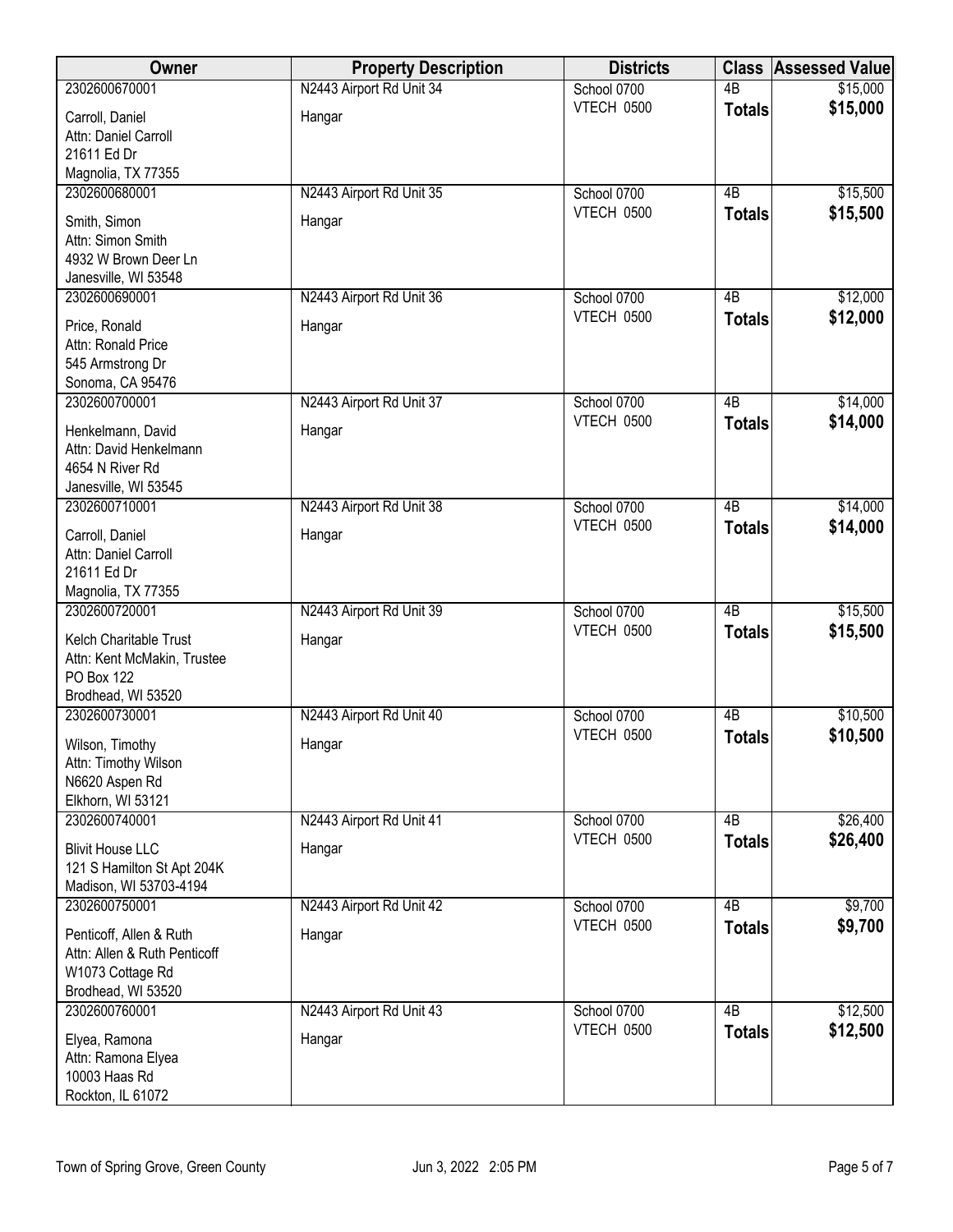| Owner                                                 | <b>Property Description</b> | <b>Districts</b>          | <b>Class</b>    | <b>Assessed Value</b> |
|-------------------------------------------------------|-----------------------------|---------------------------|-----------------|-----------------------|
| 2302600770001                                         | N2443 Airport Rd Unit 44    | School 0700               | 4B              | \$3,500               |
| Price, Chris; Bernedes, Jay; Hammond,<br>Jim          | Hangar                      | VTECH 0500                | <b>Totals</b>   | \$3,500               |
| 20950 Rennick Rd                                      |                             |                           |                 |                       |
| Shullsburg, WI 53586                                  |                             |                           |                 |                       |
| 2302600780001                                         | N2443 Airport Rd Unit 45    | School 0700               | 4B              | \$10,000              |
| Calkins, Gene & David                                 | Hangar                      | VTECH 0500                | <b>Totals</b>   | \$10,000              |
| Attn: Gene & David Calkins                            |                             |                           |                 |                       |
| 2126 N Lexington Dr                                   |                             |                           |                 |                       |
| Janesville, WI 53545                                  |                             |                           |                 |                       |
| 2302600790001                                         | N2443 Airport Rd Unit 46    | School 0700               | 4B              | \$17,800              |
| Hawk-Aire, Inc                                        | Hangar                      | VTECH 0500                | <b>Totals</b>   | \$17,800              |
| <b>PO Box 286</b>                                     |                             |                           |                 |                       |
| Brodhead, WI 53520                                    |                             |                           |                 |                       |
| 2302600800001                                         | N2443 Airport Rd Unit 47    | School 0700               | 4B              | \$18,000              |
| Bruns, Scott                                          | Hangar                      | VTECH 0500                | <b>Totals</b>   | \$18,000              |
| Attn: Scott Bruns                                     |                             |                           |                 |                       |
| N2377 Bellanca Ln                                     |                             |                           |                 |                       |
| Brodhead, WI 53520<br>2302600810001                   | N2443 Airport Rd Unit 48    | School 0700               | $\overline{AB}$ | \$18,000              |
|                                                       |                             | VTECH 0500                | <b>Totals</b>   | \$18,000              |
| Brown, Thomas                                         | Hangar                      |                           |                 |                       |
| Attn: Thomas Brown                                    |                             |                           |                 |                       |
| 925 Spruce St<br>Hartford, WI 53027                   |                             |                           |                 |                       |
| 2302600820001                                         | N2443 Airport Rd Unit 49    | School 0700               | 4B              | \$1,500               |
|                                                       | Hangar                      | <b>VTECH 0500</b>         | <b>Totals</b>   | \$1,500               |
| Spach, Roy<br>Attn: Roy Spach                         |                             |                           |                 |                       |
| 399 Jefferson St                                      |                             |                           |                 |                       |
| Oregon, WI 53575                                      |                             |                           |                 |                       |
| 2302600830001                                         | N2443 Airport Rd Unit 50    | School 0700               | 4B              | \$1,500               |
| Lovley, Vaughn                                        | Hangar                      | VTECH 0500                | <b>Totals</b>   | \$1,500               |
| Attn: Vaughn Lovley                                   |                             |                           |                 |                       |
| 3289 45th St W                                        |                             |                           |                 |                       |
| Webster, MN 55088                                     |                             |                           |                 |                       |
| 2302600840001                                         | N2443 Airport Rd Unit 51    | School 0700<br>VTECH 0500 | 4B              | \$17,500              |
| Liimatainen, William & Audrey                         | Hangar                      |                           | <b>Totals</b>   | \$17,500              |
| Attn: William & Audrey Liimatainen                    |                             |                           |                 |                       |
| 2702 22nd Ave<br>Monroe, WI 53566                     |                             |                           |                 |                       |
| 2302600850001                                         | N2443 Airport Rd Unit 52    | School 0700               | 4B              | \$20,000              |
|                                                       |                             | VTECH 0500                | <b>Totals</b>   | \$20,000              |
| Kelch Aviation Museum<br>PO Box 122                   | Hangar                      |                           |                 |                       |
| Brodhead, WI 53520                                    |                             |                           |                 |                       |
| 2302600860001                                         | N2443 Airport Rd Unit 53    | School 0700               | $\overline{AB}$ | \$20,000              |
|                                                       |                             | VTECH 0500                | <b>Totals</b>   | \$20,000              |
| Kelch Charitable Trust<br>Attn: Kent McMakin, Trustee | Hangar                      |                           |                 |                       |
| <b>PO Box 122</b>                                     |                             |                           |                 |                       |
| Brodhead, WI 53520                                    |                             |                           |                 |                       |